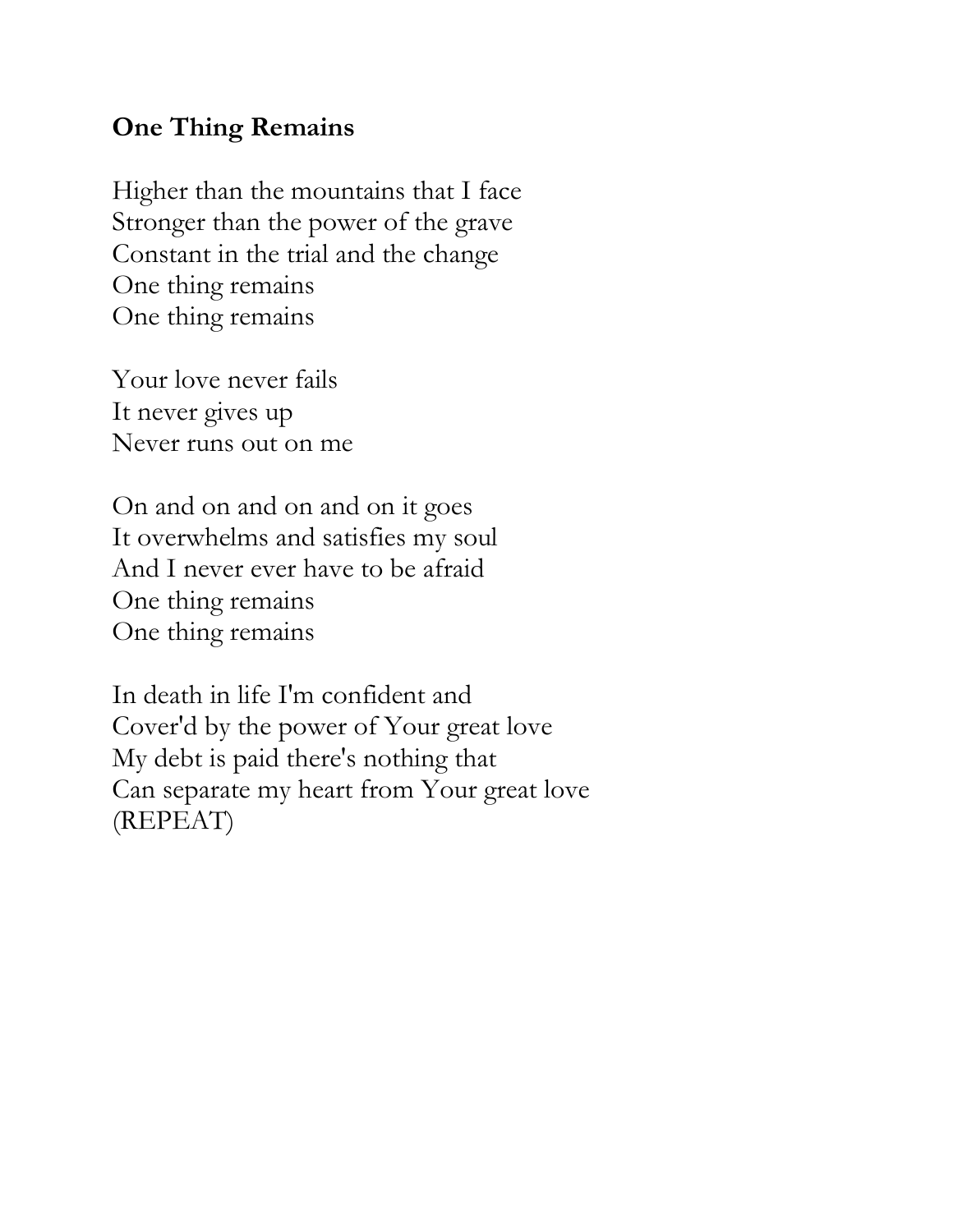#### **Ever Be**

Your love is devoted like a ring of solid gold Like a vow that is tested like a covenant of old Your love is enduring through the winter rain And beyond the horizon with mercy for today

*Faithful You have been and faithful You will be You pledge Yourself to me and it's why I sing*

*Your praise will ever be on my lips Ever be on my lips Your praise will ever be on my lips Ever be on my lips*

You Father the orphan Your kindness makes us whole You shoulder our weakness And Your strength becomes our own

You're making me like You Clothing me in white Bringing beauty from ashes For You will have Your bride

*Free of all her guilt and rid of all her shame And known by her true name and it's why I sing*

You will be praised You will be praised With angels and saints we sing worthy are You Lord You will be praised You will be praised With angels and saints we sing worthy are You Lord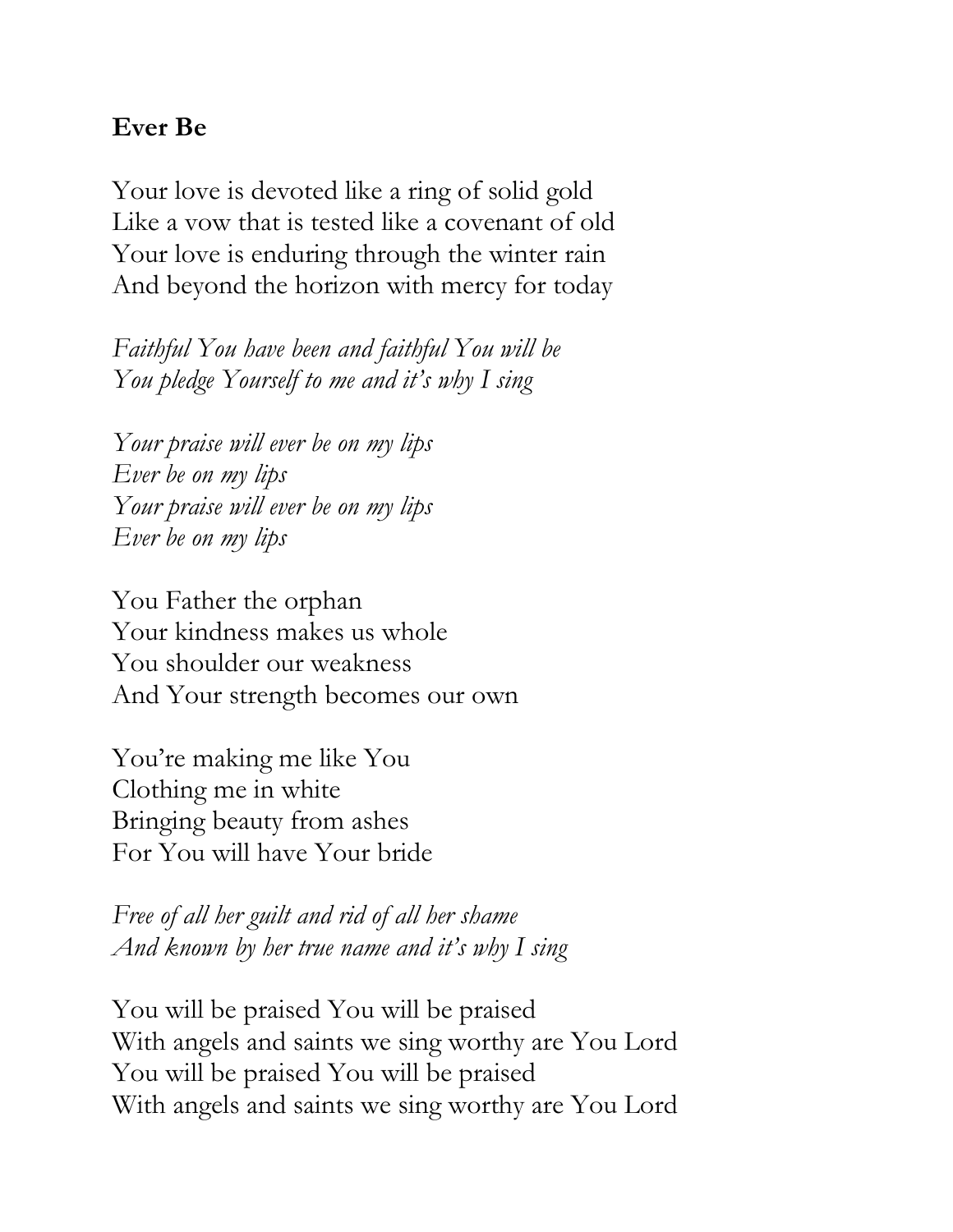# **How Deep the Father's Love for Us**

How deep the Father's love for us How vast beyond all measure That He should give His only Son To make a wretch His treasure How great the pain of searing loss The Father turns His face away As wounds which mar the Chosen One Bring many sons to glory

Behold the Man upon a cross My sin upon His shoulders Ashamed I hear my mocking voice Call out among the scoffers It was my sin that held Him there Until it was accomplished His dying breath has brought me life I know that it is finished

I will not boast in anything No gifts no pow'r no wisdom But I will boast in Jesus Christ His death and resurrection Why should I gain from His reward I cannot give an answer But this I know with all my heart His wounds have paid my ransom

Why should I gain from His reward? I cannot give an answer But this I know with all my heart His wounds have paid my ransom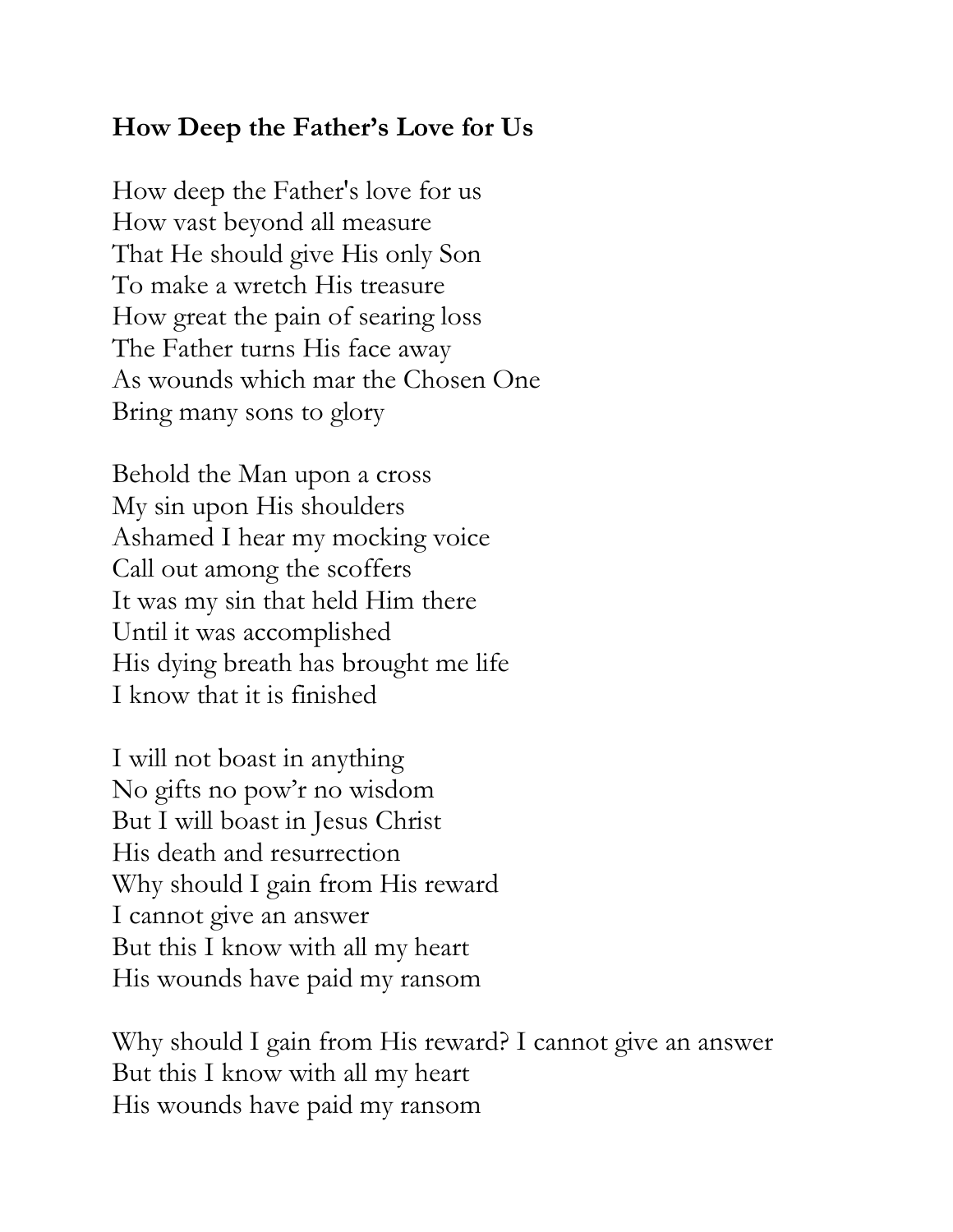#### **Reckless Love**

Before I spoke a word You were singing over me You have been so so good to me Before I took a breath You breathed Your life in me You have been so so kind to me

*O the overwhelming never-ending reckless Love of God O it chases me down fights 'til I'm found Leaves the ninety-nine I couldn't earn it I don't deserve it Still You give Yourself away O the overwhelming never-ending reckless Love of God* 

When I was Your foe still Your love fought for me You have been so, so good to me When I felt no worth You paid it all for me You have been so, so kind to me

There's no shadow You won't light up Mountain You won't climb up Coming after me There's no wall You won't kick down Lie You won't tear down Coming after me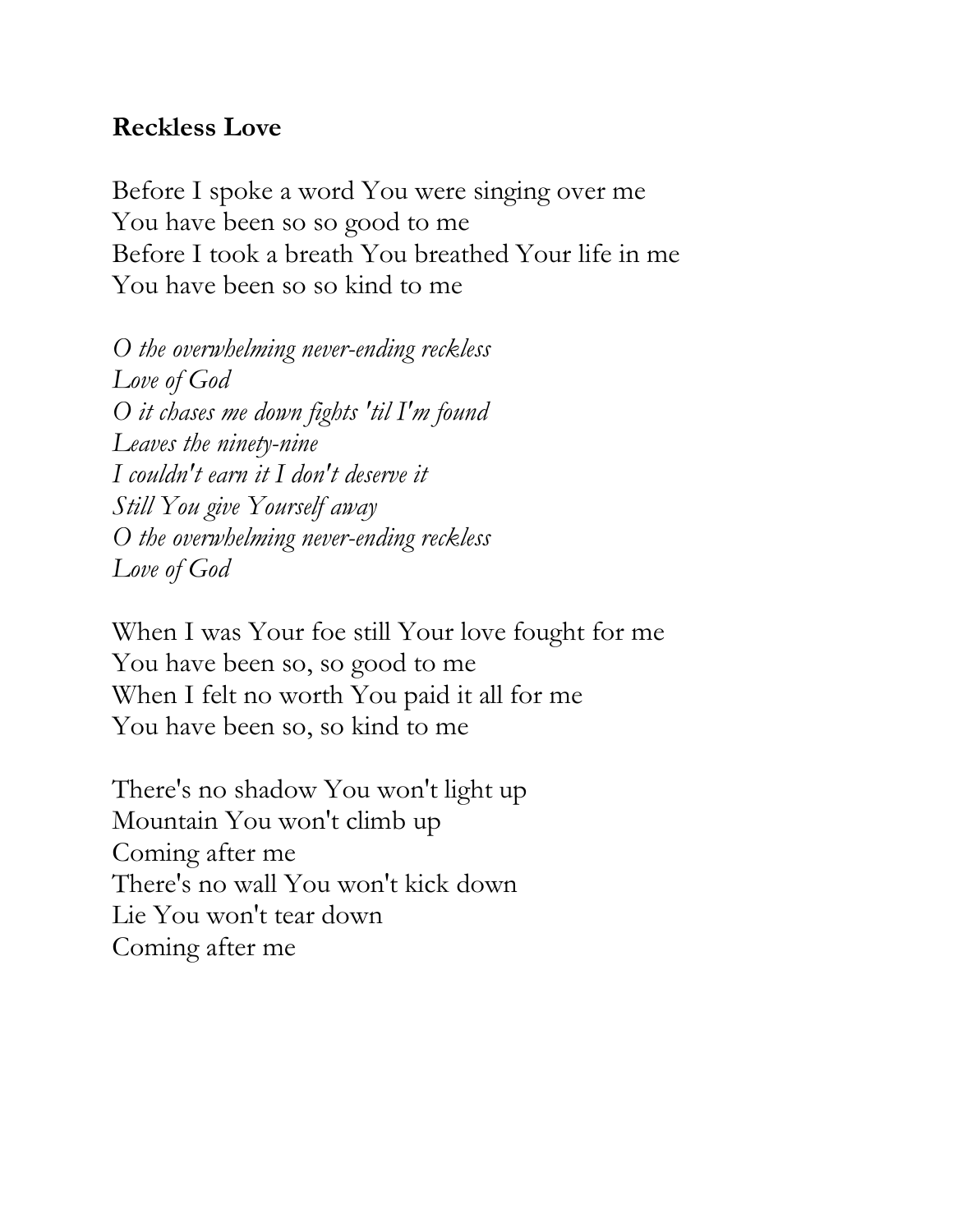### **King of Kings**

In the darkness we were waiting Without hope without light Till from Heaven You came running There was mercy in Your eyes To fulfil the law and prophets To a virgin came the Word From a throne of endless glory To a cradle in the dirt

*Praise the Father Praise the Son Praise the Spirit three in one God of Glory Majesty Praise forever to the King of Kings*

To reveal the kingdom coming And to reconcile the lost To redeem the whole creation You did not despise the cross For even in Your suffering You saw to the other side Knowing this was our salvation Jesus for our sake You died

And the morning that You rose All of heaven held its breath Till that stone was moved for good For the Lamb had conquered death